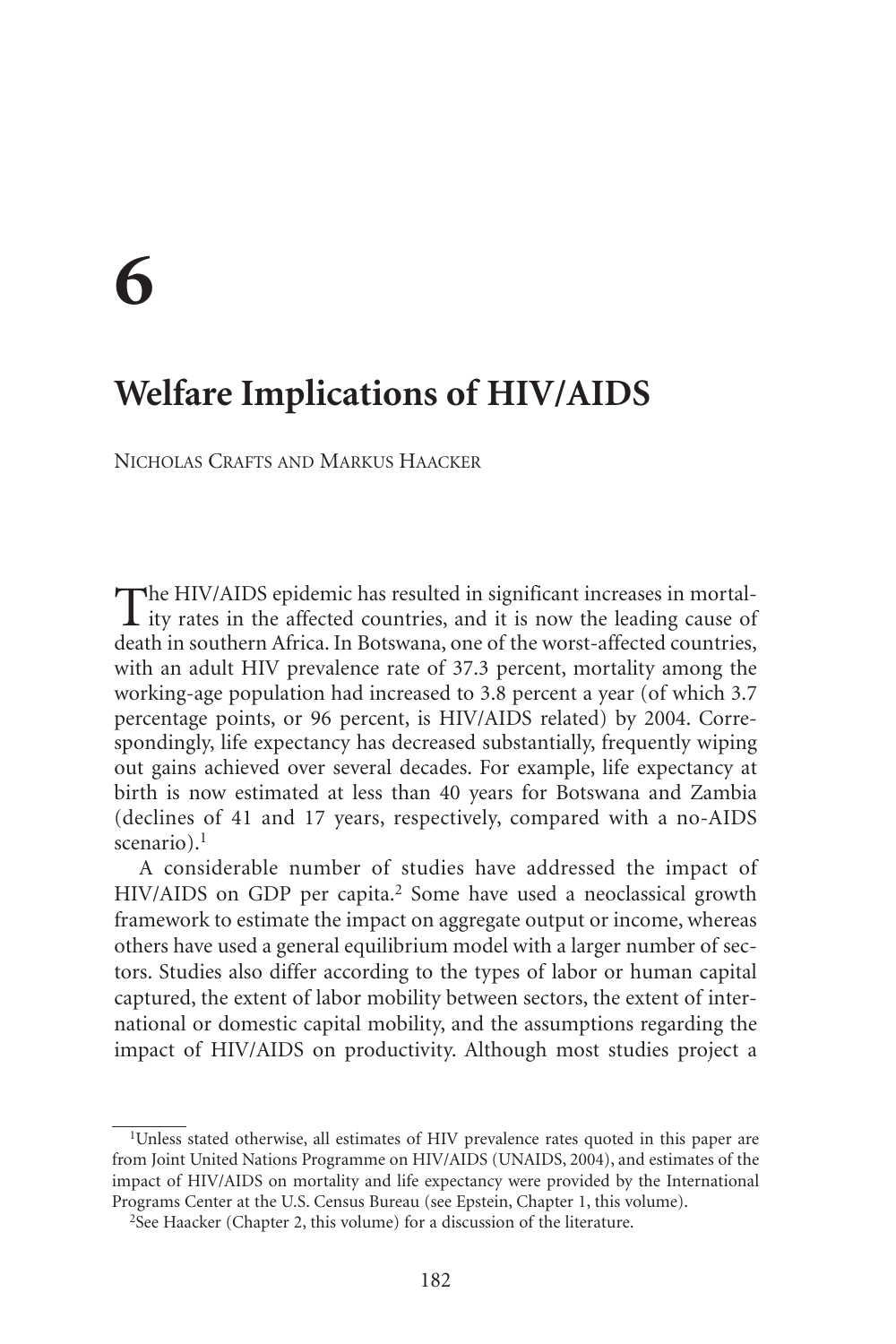small negative impact of HIV/AIDS on output per capita, the estimates are very sensitive to the underlying economic assumptions. For example, a study on South Africa (with an adult HIV prevalence rate of about 20 percent) commissioned by ING Barings (2000) projects that GDP per capita will *increase* by about 9 percent by 2010 compared with a no-AIDS scenario. Arndt and Lewis (2001), using similar demographic assumptions, estimate that GDP per capita will be 8 percent lower in 2010, again compared with a no-AIDS scenario.<sup>3</sup>

Estimates of the impact of HIV/AIDS on GDP are useful, even essential, in many contexts, for example as a key indicator of living standards and as a summary measure of the broad economic repercussions of the epidemic. Because the various components of the government's tax base (such as corporate profits, individual incomes, or imports) are closely linked to the level of economic activity, changes in economic growth also have direct fiscal implications.

However, changes in GDP or in income per capita give a very crude picture of the economic impact of HIV/AIDS, in several ways. First, the impact differs across individuals and households, mainly depending on whether or not a given household has a member who becomes infected. Changes in the distribution of income result, which aggregate economic indicators, such as GDP, fail to capture (see Greener, Chapter 5, this volume). Second, poor households, which account for a small share of GDP, are less able to accommodate adverse shocks to income or expenditure (such as health expenditure) and are therefore more vulnerable to HIV/AIDS. More broadly, changes in income do not capture the substantial increase in risk associated with increased mortality and reduced life expectancy, the risk of losing relatives, and a decline in living standards for those infected, their relatives, and—eventually—their surviving dependents.

Some of these shortcomings of aggregate indicators have been recognized in the literature and practice of economic development (see, for example, Sen, 1999). Most prominently, the United Nations' Millennium Development Goals not only constitute a political and economic agenda, but also define a comprehensive set of economic development indicators. The United Nations Development Programme assigns equal weights to measures of income per capita, educational attainment, and life

<sup>&</sup>lt;sup>3</sup>The differences between the two studies arise mainly because ING Barings (2000) puts much emphasis on demand-side effects, whereas Arndt and Lewis (2001) assume that HIV/AIDS has an impact on productivity growth (rather than the level of productivity), and that this impact accumulates over time.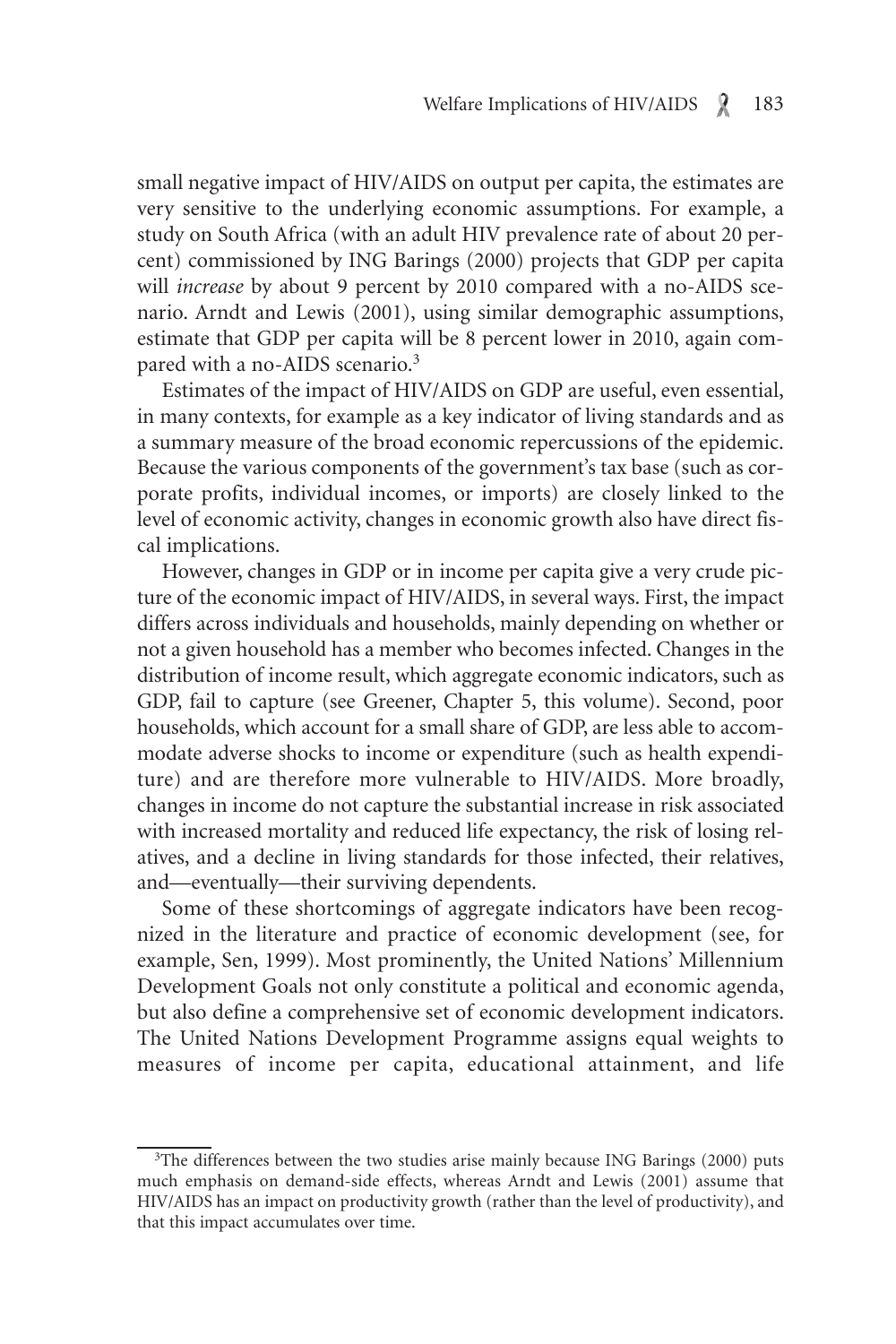expectancy in calculating its Human Development Index (HDI; UNDP, 2001; see also Crafts, 2002). Most of the gains in the HDI over the past century resulted from gains in life expectancy, which in many countries will be largely lost as a consequence of HIV/AIDS. As noted by Haacker in Chapter 2 of this volume, although countries like Botswana, South Africa, and Swaziland would have attained living standards comparable to those in Brazil or Russia by 2001 (which have HDIs around 0.77) had the HIV/AIDS epidemic never occurred, their HDIs instead compare with countries like Bolivia (for South Africa) or India and Cambodia (for Botswana and Swaziland).

To sum up, the most direct welfare effects of HIV/AIDS are associated with increased mortality. For example, the losses in life expectancy in the worst-affected countries are reversing all the health gains achieved over the past century (Stanecki, 2000); HIV/AIDS is the biggest factor contributing to decreases in healthy life expectancy in Africa overall (Mathers and others, 2000), and in Zimbabwe about 15 percent of the population younger than 15 years were orphans in 2001.

Against this background, the purpose of this chapter is twofold. The first is to develop and present new quantitative indicators of the welfare effects of HIV/AIDS by evaluating the welfare cost of increased mortality. The second, given that this approach yields estimates of the welfare cost of HIV/AIDS as a percentage of GDP, is to provide some perspective on the earlier impact studies that focused on output and income.

The approach uses a technique originally developed to assess the impact of health, environmental, or work safety interventions, focusing on the value of statistical life (VSL). Estimates of the VSL are generally obtained from microeconometric studies relating differences in wages between employment categories to differences in mortality risks (see Miller, 2000, and Viscusi and Aldy, 2003). Provided that these observed wage differentials accurately reflect willingness to pay for a decrease in mortality, these estimates of the VSL can then be used to assess the costs and benefits of certain policy interventions.

More recently, this approach has been used in macroeconomic studies assessing the impact of improved health standards on economic welfare. For example, Nordhaus (1998, 2002) finds that, for the United States over 1900–95, the contribution of health improvements to living standards was similar in magnitude to the contribution of increased consumption. Crafts (2001), drawing on Nordhaus (1998), reports similar findings for the United Kingdom over the period 1870–1998.

This chapter adapts this method to the study of the economic impact of HIV/AIDS. Although the key concept translates very easily, certain lim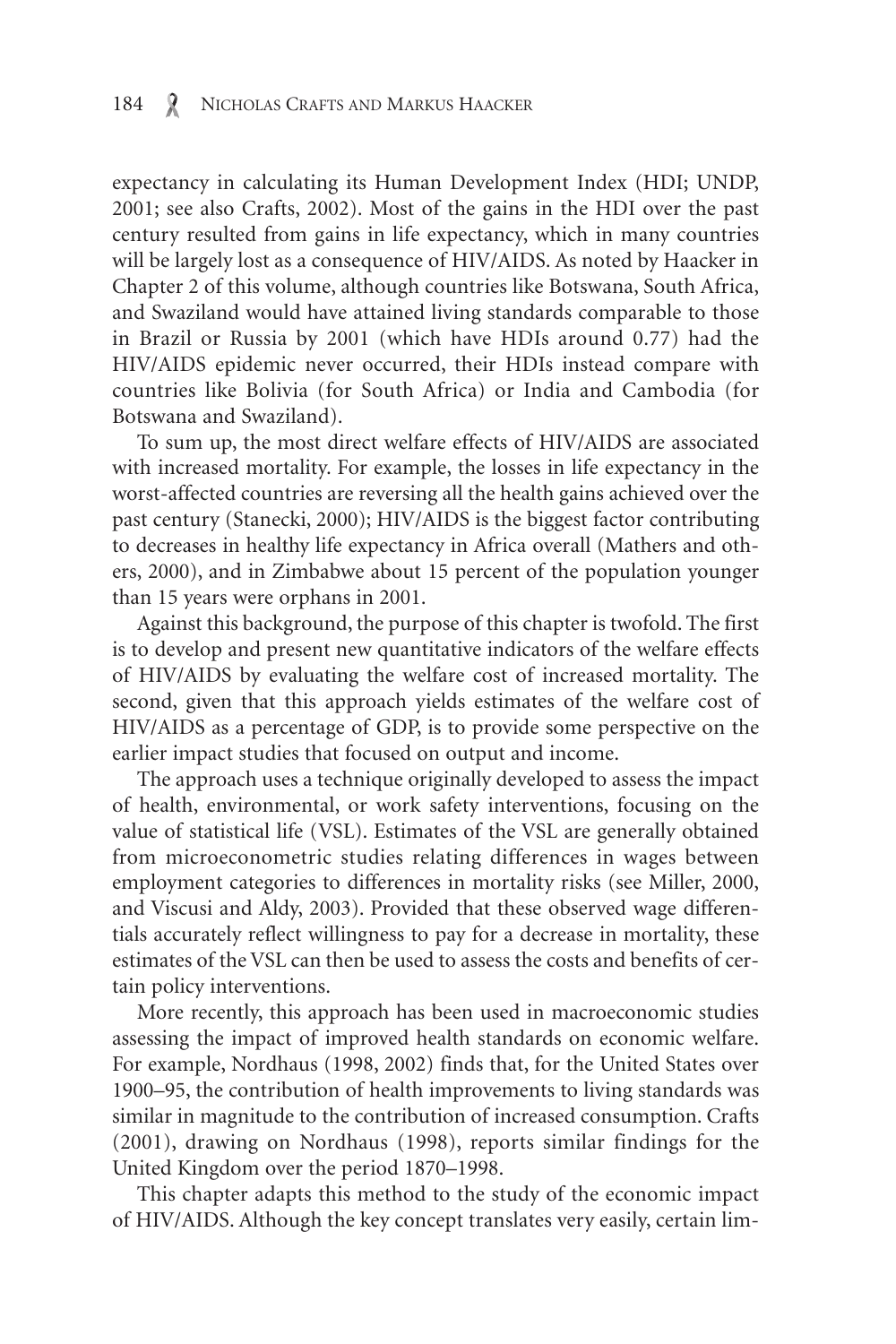itations are important to bear in mind. One is that few empirical studies on the VSL are available for lower-income countries, and none are available for sub-Saharan Africa. Hence the usual shortcomings associated with out-of-sample predictions apply (see Bowland and Beghin, 2001, for a discussion of this point). In particular, income in sub-Saharan Africa is lower than in those countries for which studies are available; life expectancy is lower; the informal sector is larger; the structure of (formal sector) labor markets, including the coverage of social insurance systems, is different; average educational attainment is lower than in those countries for which empirical studies are available; and, in most countries, the changes in mortality associated with HIV/AIDS are generally larger than those in the available studies. Also, the estimates presented here reflect the impact of increased mortality only, not of the deterioration in overall health.4 Thus our point estimates are subject to considerable uncertainty; nevertheless, they do show that HIV/AIDS has a catastrophic welfare impact that dwarfs the economic assessments based on income per capita.5

The first section of the chapter outlines the methodology used. The second section then discusses the demographic data and projections used, and the third presents estimates of the impact of HIV/AIDS on welfare for selected countries. The final section concludes.

# **A Method of Accounting for Increased Mortality**

The approach followed in this chapter is built on two simple premises. Individuals like higher income, and they like to live longer. The (somewhat simplified) outlook on life of these individuals can be illustrated by means of a utility function, which relates expected lifetime utility *U* to annual income *Y* and life expectancy *LE*:

$$
U = F(Y, LE). \tag{1}
$$

Consider a situation with  $Y = Y_0$  and  $LE = LE_0$ , and hence  $U_0 = F(Y_0, LE_0)$ , where subscripts index time periods or different states of nature. Assume

<sup>4</sup>A more refined measure of the impact of HIV/AIDS on life expectancy is the "disabilityadjusted life expectancy" (DALE), used, for example, by the World Health Organization (see Mathers and others, 2000). This chapter does not follow this approach because sufficiently detailed demographic projections are not available, and because extending our method of accounting for the VSL to changes in DALE is not straightforward.

<sup>5</sup>Using a similar method, Jamison, Sachs, and Wang (2001) study the impact of HIV/AIDS on economic growth and "real income."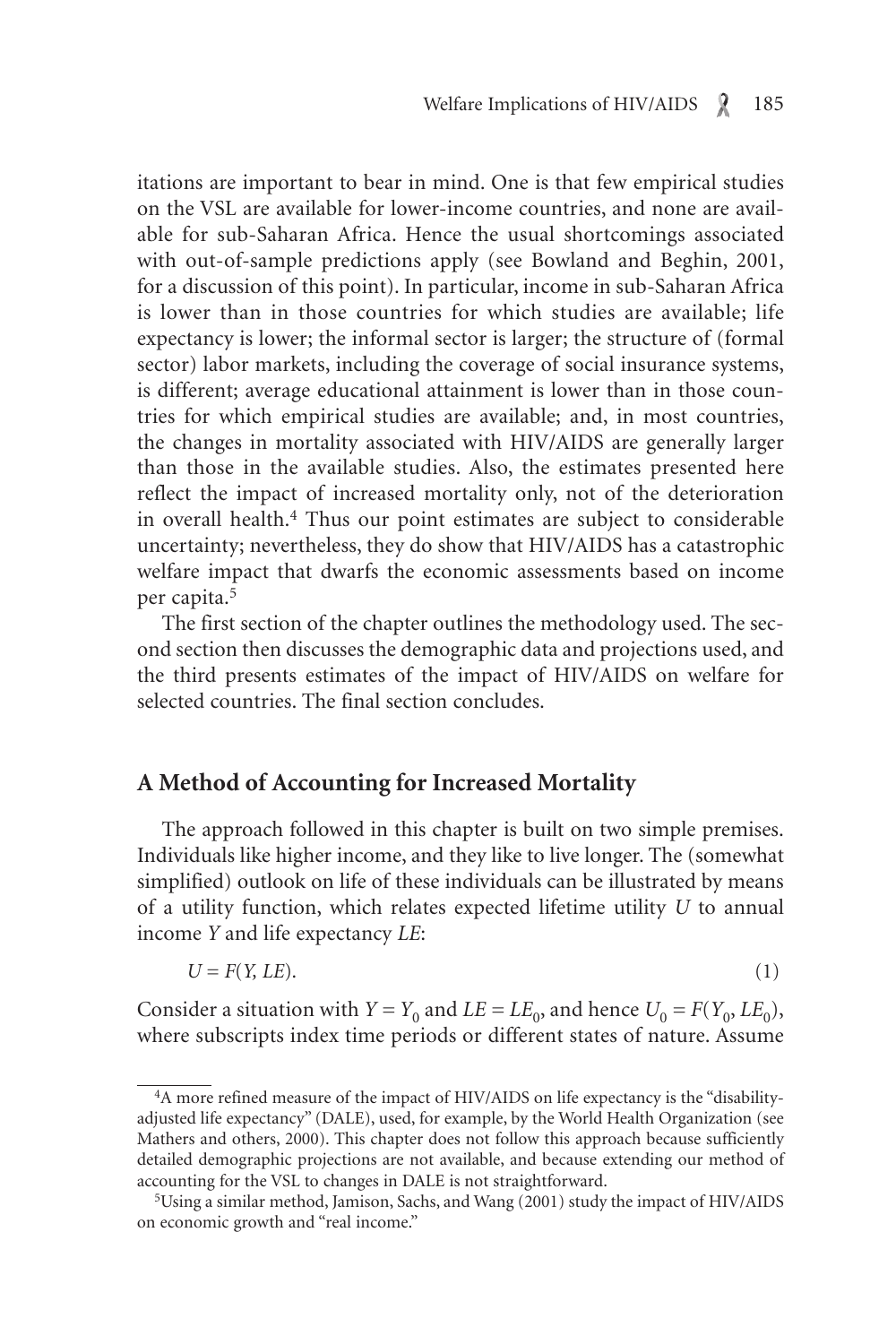

**Figure 6.1. Impact of HIV/AIDS on Welfare Accounting for Changes in Life Expectancy**

that, because of an HIV/AIDS epidemic, income falls to  $Y = Y_1$ , life expectancy declines to  $LE = LE_1$ , and utility becomes  $U_1 = F(Y_1, LE_1)$ , as illustrated in Figure 6.1. An economist focusing on the impact of HIV/AIDS on income per capita might find a very small effect  $(Y_1 - Y_0)$ , but this does not take into account the possibility that most of the welfare loss comes from the decline in life expectancy, not the decline in income. Instead, therefore, we measure the welfare loss associated with HIV/AIDS as the decline in income,  $Y_1^* - Y_0$ , that, for a given life expectancy, would yield the same level of welfare as the actual changes in income *and* life expectancy associated with HIV/AIDS. Formally,  $Y_1^*$  can be calculated as

$$
F(Y_1^*, LE_0) = F(Y_1, LE_1). \tag{2}
$$

More specifically, we assume that an individual values consumption and life expectancy according to the following lifetime utility function:

$$
U[\{c_t\}, \{\mu_{s,t}\}, \rho, s] = \int_s^{\infty} u(c_t) e^{-\int_s^t (\rho + \mu_{s,v}) dv} dt,
$$
\n(3)

where  $\{c_t\}$  denotes the individual's consumption stream over time, *s* stands for the individual's initial age,  $\{\mu_{s,t}\}\$ is the set of time-varying mortality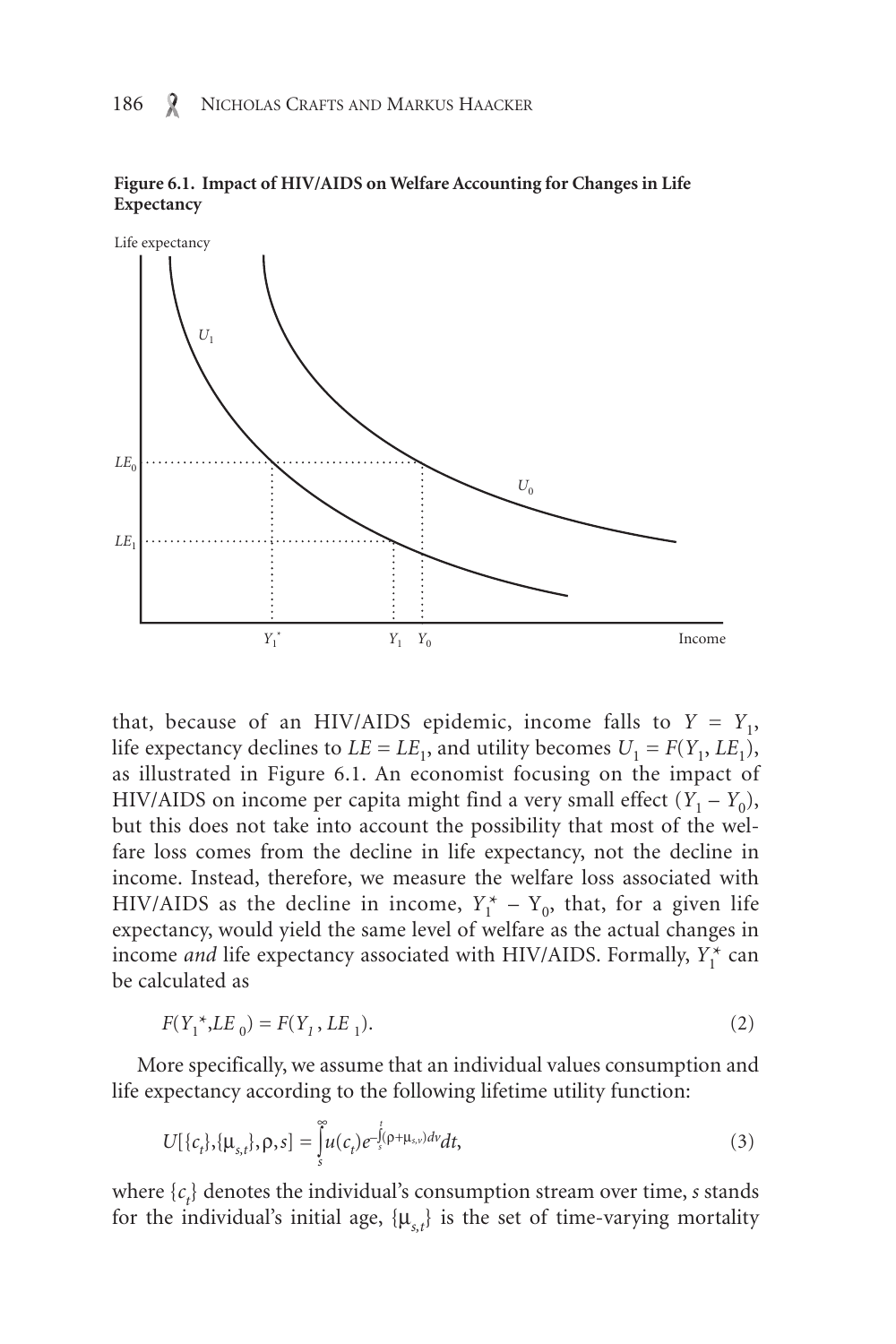rates of an individual with initial age *s* at time *t*, with *t* (∈(*s,* ∞), and ρ gives the discount rate. The individual's budget constraint is

$$
\int_{s}^{\infty} c_t e^{-\int_{s}^{t} r_s dv} dt = \int_{s}^{\infty} y_t e^{-\int_{s}^{t} r_s dv} dt,
$$
\n(4)

where  $y_t$  stands for the individual's income at time  $t$ . For simplicity, we assume that income is constant over an individual's life span (that is,  $y_t = y^*$  and that the real interest rate equals the discount rate. In this case the optimal level of consumption is  $c_t = c^* = y^*$ , and the optimized level of lifetime utility is equal to

$$
V(\{\mu_{s,t}\}, y^*, \rho, s) = u(y^*) \int_s^{\infty} e^{-\int_s^t (\rho + \mu_{s,v}) dv} dt,
$$
\n(5)

or 
$$
V(\{\mu_{s,t}\}, y^*, \rho, s) = u(y^*)LE(\{\mu_{s,t}\}, \rho, s),
$$
  
with  $LE(\{\mu_{s,t}\}, \rho, s) = \int_s^\infty e^{-\int_s^t (\rho + \mu_{s,v}) dv} dt.$  (6)

In other words, lifetime utility is the product of an individual's flow utility from the consumption stream *y*\*and the discounted life expectancy *LE*.

Empirical studies of the VSL generally link observed differences in income, for example across professional categories, to differences in mortality risk. For a constant mortality rate  $\mu_{s,t} = \mu$ , using equation (5), lifetime utility becomes  $V = u(y^*)/\delta + \mu$ , and the change in income  $y^*$  that would compensate for an increase in mortality, leaving *V* unchanged, is equal to

$$
\frac{dy^*}{d\mu}\bigg|_{V=\overline{V}} = -\frac{dV/d\mu}{dV/dy^*} = \frac{u(y^*)}{u'(y^*)(\delta + \mu)} = \frac{u(y^*)}{u'(y^*)}LE,\tag{7}
$$

or, equivalently,

$$
\frac{dy^*}{y^*} = \frac{u(y^*)}{u'(y^*)y^*(\delta + \mu)} d\mu = \frac{u(y^*)LE}{u'(y^*)y^*} = d\mu,
$$
\n(8)

which is the specification on which most empirical studies are based. Once the coefficient of *d*µ is estimated based on equation (8), the VSL can be obtained as

$$
VSL = \frac{u(y^*)}{u'(y^*)y^* (\delta + \mu)} y^* = \frac{u(y^*)LE}{u'(y^*)y^*} y^*,
$$
\n(9)

which is the implied compensation for one statistical death. As an illustration, suppose that an empirical study finds that a professional mortality risk of 0.1 percent annually is associated with a salary that is 10 percent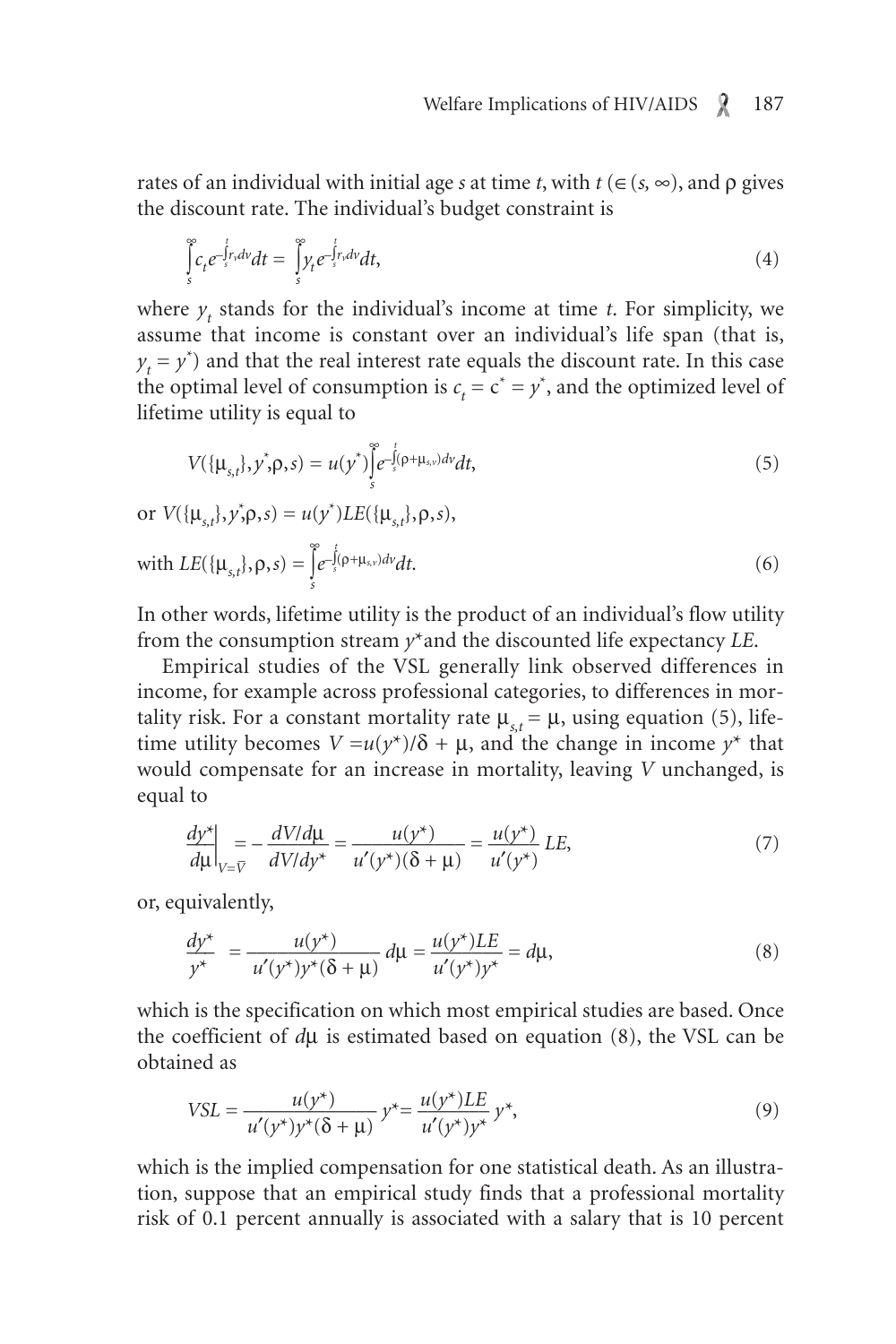#### 188 **NICHOLAS CRAFTS AND MARKUS HAACKER**

higher than for a comparator group. This would mean that the VSL is 100 times the applicable income level.

Because, in the context of the HIV/AIDS epidemic, we deal with mortality rates that differ across age groups and over time, it is more appropriate to focus on the induced change in (discounted) life expectancy rather than the changes in mortality rates. Using equation (6), the change in utility can be described as the sum of the change in income (weighted by marginal utility) and the change in the discounted life expectancy:

$$
\frac{d(V)}{V} = \frac{u'(y^*)dy^*}{u(y^*)} + \frac{dLE}{LE}.\tag{10}
$$

What we are interested in is the change in income that is as bad (or good) as some change in life expectancy. This can be obtained, using equation (10), as –1 times the change in income that would leave welfare *V* unchanged, following a change in life expectancy. Thus the incremental change in income that is "equivalent" to an incremental change in life expectancy is given by

$$
\frac{dy^*}{y^*} = \frac{u(y^*)}{y^*u'(y^*)} \frac{dLE}{LE}.
$$
\n(11)

Equation (11) directly relates to the empirical estimates of the VSL from equation (9), as

$$
\frac{dy^*}{y^*} = \frac{VSL}{y^*LE} \frac{dLE}{LE}.
$$
\n(12)

Although most studies, which focus on small changes in mortality rates, use a linear framework, this approach seems inappropriate in the present context of comparatively large changes in mortality rates or life expectancy. Although equation (11) or equation (12) can be used for any utility function of the general form used above to calculate the welfare losses associated with declining life expectancy in a piecemeal fashion, assuming a constant-elasticity utility function allows us to integrate equations (11) and (12), which yields

$$
y^* = constant \cdot LE^{u(y^*)/y^*u'(y^*)} = constant \cdot LE^{VSL/y^*LE},\tag{13}
$$

where the coefficients  $u(y^*)/y^*u'(y^*)$  and *VSL/y*<sup>\*</sup>*LE* are constant by assumption. The discrete percentage change in income that would restore the previous level of utility following a change in life expectancy is

$$
\frac{\Delta y}{y^*} = \left[\frac{LE + \Delta LE}{LE}\right]^{VSL/y^*LE} - 1.
$$
\n(14)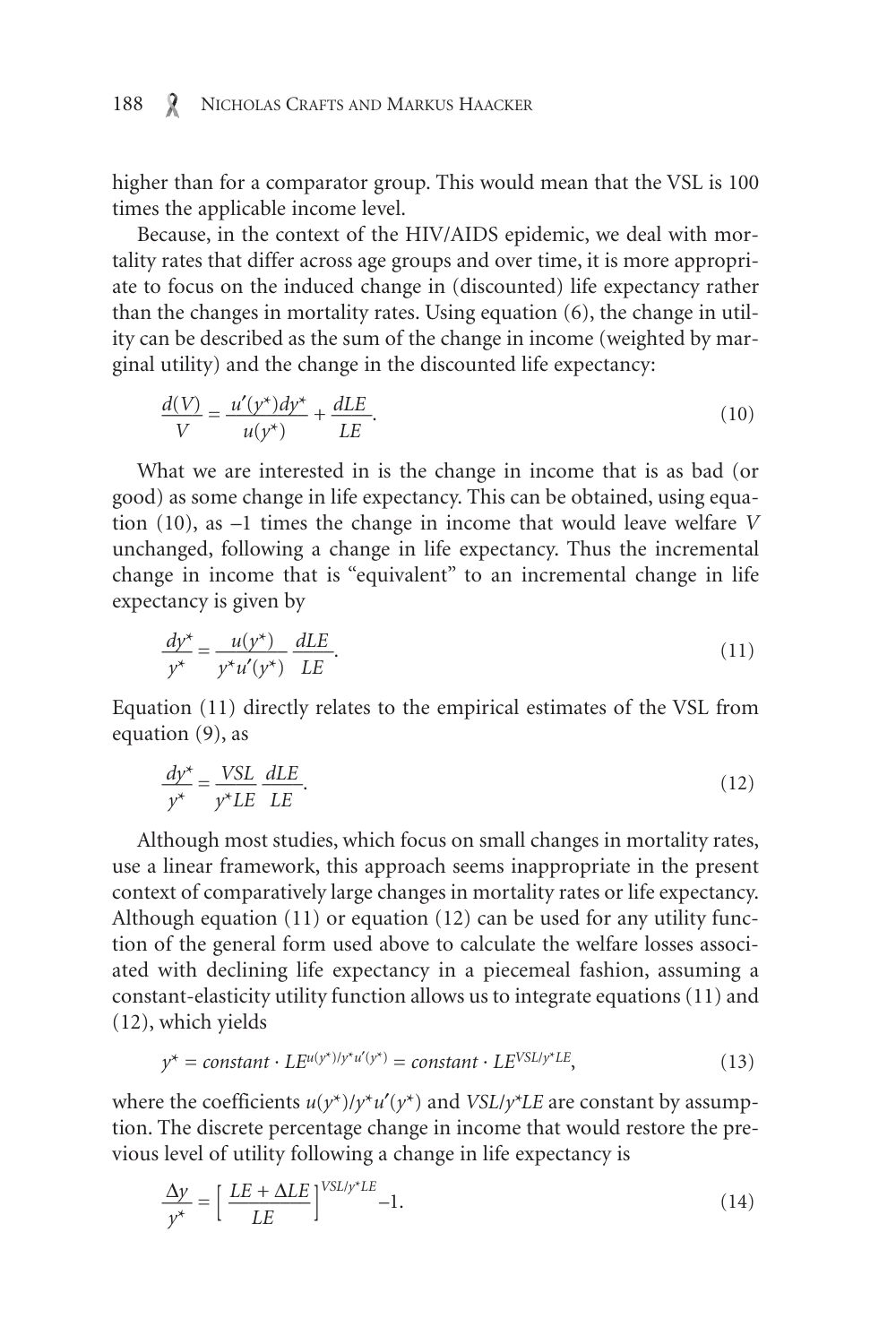|                 | <b>HIV</b><br>Prevalence<br>Rate, Ages | Mortality,<br>All Ages, 2004 |                     | Mortality, Ages<br>15-49, 2004 |              | Mortality,<br>Ages 15-49,<br>Projected 2010 |                     | Life Expectancy<br>at Birth, 2004<br>(years) |                        |
|-----------------|----------------------------------------|------------------------------|---------------------|--------------------------------|--------------|---------------------------------------------|---------------------|----------------------------------------------|------------------------|
| Country         | 15-49, End<br>of $20031$               | Total                        | From<br><b>AIDS</b> | Total                          | From<br>AIDS | Total                                       | From<br><b>AIDS</b> | Actual                                       | Without<br><b>AIDS</b> |
| <b>Botswana</b> | 37.3                                   | 2.9                          | 2.5                 | 3.8                            | 3.7          | 3.6                                         | 3.5                 | 34.2                                         | 75.7                   |
| Côte d'Ivoire   | 7.0                                    | 1.5                          | 0.4                 | 1.1                            | 0.6          | 1.1                                         | 0.7                 | 48.4                                         | 55.7                   |
| Ethiopia        | 4.4                                    | 1.5                          | 0.2                 | 1.0                            | 0.4          | 1.0                                         | 0.4                 | 48.7                                         | 53.1                   |
| Haiti           | 5.6                                    | 1.3                          | 0.3                 | 0.9                            | 0.5          | 0.9                                         | 0.5                 | 52.6                                         | 60.2                   |
| South Africa    | 21.5                                   | 2.9                          | 2.5                 | 2.3                            | 2.0          | 2.1                                         | 1.9                 | 44.1                                         | 66.7                   |
| Vietnam         | 0.4                                    | 0.6                          | 0.02                | 0.2                            | 0.03         | 0.2                                         | 0.04                | 70.4                                         | 70.9                   |
| Zambia          | 16.5                                   | 2.1                          | 1.0                 | 1.9                            | 1.4          | 1.9                                         | 1.4                 | 39.4                                         | 56.2                   |

**Table 6.1. Impact of HIV/AIDS on Mortality and Life Expectancy in Selected Countries**  *(Percent except where stated otherwise)* 

Source: UNAIDS (2004); U.S. Census Bureau, International Programs Center, International Data Base and unpublished tables.

1Data refer to the population aged 15–49.

# **Data**

All demographic estimates and projections used in this chapter were provided by the International Programs Center (IPC) of the U.S. Census Bureau (see Epstein, Chapter 1 of this volume for a more extensive discussion). These include annual data on population size and mortality, by age group (five-year cohorts) and sex, from the (estimated) onset of the epidemic in each country through 2050. Importantly for the purpose of this chapter, they also include a counterfactual scenario excluding the impact of HIV/AIDS. Whereas the IPC provides mortality rates by fiveyear cohort, we have derived mortality rates for each year of age through linear intrapolation.

Table 6.1 provides some demographic indicators for the impact of the HIV/AIDS epidemic. The countries have been chosen to include not only some of the worst-affected countries in southern Africa (such as Botswana, South Africa, and Zambia), but also some countries with relatively high HIV prevalence rates in other parts of Africa and elsewhere (Côte d'Ivoire, Ethiopia, Vietnam, and Haiti). The impact of HIV/AIDS on mortality rates and life expectancy is catastrophic in the worst-affected countries. In Botswana, the worst-affected country covered in Table 6.1, for example, life expectancy has dropped to 34 years, compared with 76 years in a no-AIDS scenario; overall mortality has risen about almost eightfold, to 2.9 percent; mortality in the working-age population (ages 15–49) has risen 27-fold, to 3.8 percent. Even in countries where the HIV/AIDS epidemic has not (or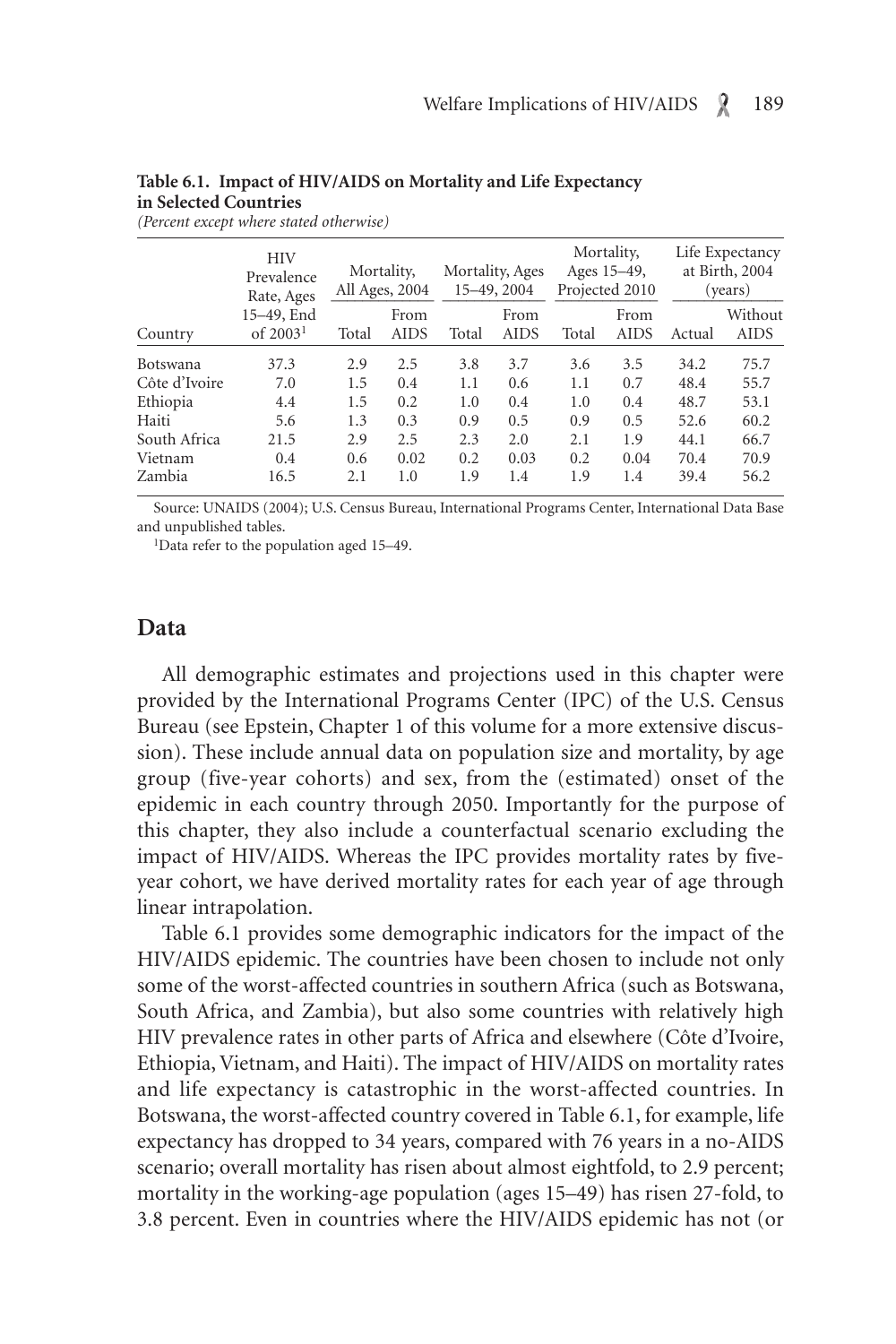#### 190 R NICHOLAS CRAFTS AND MARKUS HAACKER



**Figure 6.2. Mortality Rates by Age and Sex in South Africa, 2004** *(Percent)*

Source: International Programs Center, U.S. Census Bureau.

not yet) escalated to such dimensions, the impact is severe. In Haiti, with an adult HIV prevalence rate of about 6 percent, overall mortality increases by one-third, and life expectancy decreases by about 8 years. In Vietnam, with an adult HIV prevalence rate of only 0.4 percent, life expectancy decreases by half a year, and mortality increases by 15 percent (not percentage points) among the working-age population and 4 percent among the total population.<sup>6</sup>

Complementing the aggregate data, Figure 6.2 shows the impact of HIV/AIDS on mortality by age and sex, using South Africa as an example. Because of HIV/AIDS, male mortality rates increase very substantially between ages 20 and 39 and reach 3.5 percent for the group aged 40–44, of which 86 percent is HIV-related; for older ages mortality increases more slowly, as HIV/AIDS-related mortality declines while mortality for other reasons increases with age. Female mortality rates rise even higher and peak somewhat earlier (because of higher rates of male-tofemale viral transmission and because sexual activity tends to begin at an

<sup>&</sup>lt;sup>6</sup>It is important to note that the adult HIV prevalence rate for Vietnam, in turn, is actually lower than for many countries for which comparable demographic estimates and projections of the impact of HIV/AIDS are not available, such as Brazil (0.7 percent), India (about 0.7 percent), Russia (1.1 percent), Spain (0.7 percent), and the United States (0.6 percent).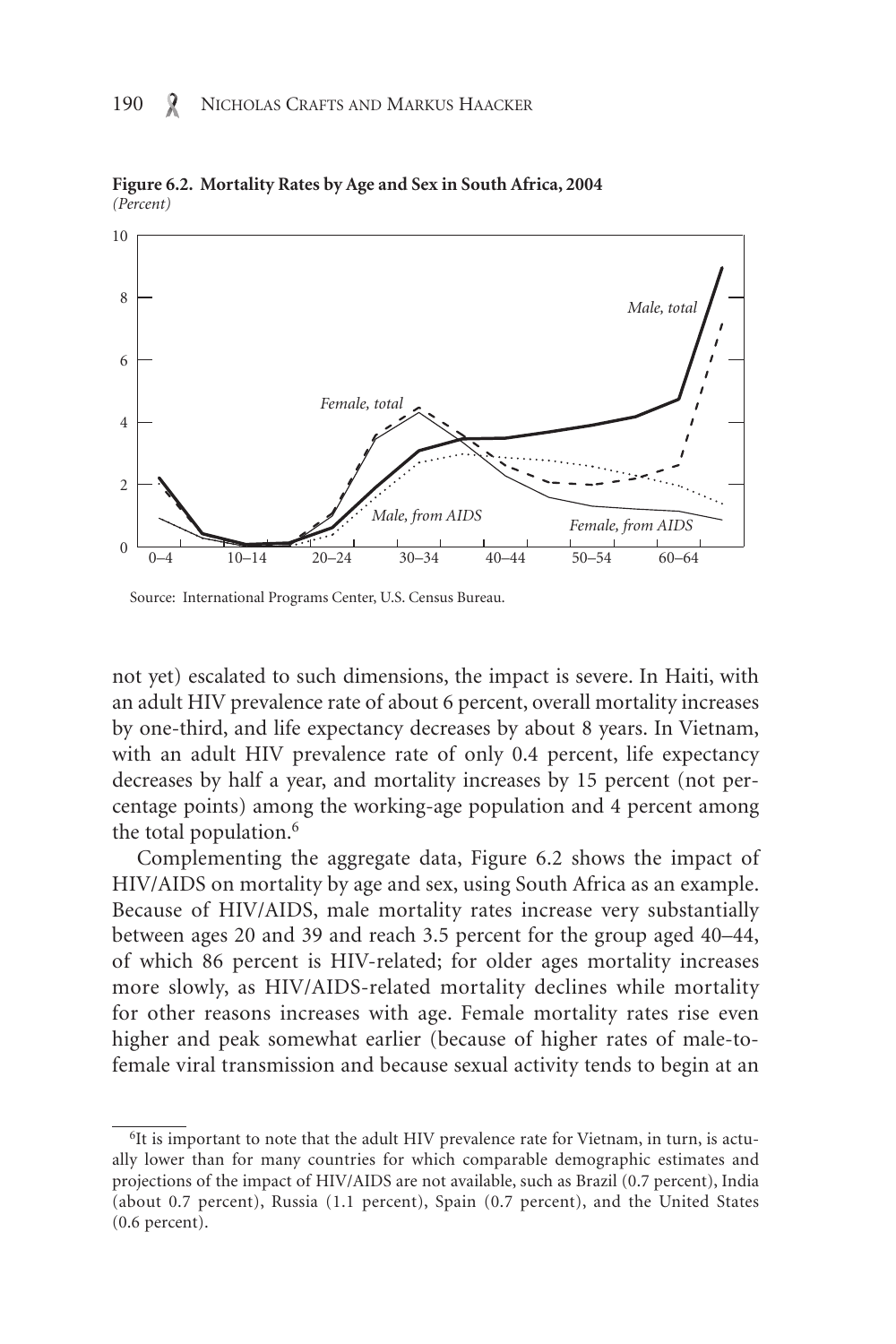earlier age among females) at 4.5 percent for the group aged 30–34, of which 96 percent is HIV-related. In the present context, one lesson from Figure 6.2 is that mortality rates and thus remaining life expectancy vary quite substantially by age. This implies that average mortality rates, for different age distributions of the population or age profiles of mortality, can have different implications for life expectancy and thus for welfare. Below we therefore evaluate the impact of HIV/AIDS on welfare by age group.

# **Impact of HIV/AIDS on Welfare**

The focus of our analysis is on the countries worst affected by HIV/AIDS. Very few empirical studies on the VSL for these countries, or countries with similar levels of income per capita, are available. We therefore proceed by discussing the available literature, particularly crosscountry "meta" studies that include low- or medium-income countries in the sample; we then apply the most suitable specifications to the analysis of the impact of the HIV/AIDS epidemic.

Miller (2000) draws on 68 studies from 13 different countries, finding income elasticities of the VSL between 0.95 and 1.00. Projecting beyond the range of his sample, he estimates the VSL at about \$40,000 for Nigeria in 1997, when GDP per capita was about \$250 (both numbers are in 1995 dollars).

Bowland and Beghin (2001) attempt to address the problem of out-ofsample prediction by focusing on specifications that, according to several criteria, perform well for the lower-income countries in their sample. For their preferred specification, they find an income elasticity of 1.52. The willingness to pay for a reduction in mortality is positively related to education; the availability of insurance has a strong negative effect.

Viscusi and Aldy (2003), the most comprehensive study available at present, discusses, among other issues, data problems, the role of unionization, and the effects of age. Using estimates of the VSL from 46 studies (about two-thirds of which are from the United States), they find income elasticities of 0.51 to 0.53.

A recent study by Mrozek and Taylor (2002) finds an elasticity of the VSL with respect to earnings of 0.46 to 0.49 when observations from outside the United States are included in the sample. Importantly, they also find evidence that the VSL declines with risk. However, their sample features mortality rates much lower than those considered here, and they use a complex specification that includes variables for which data are not avail-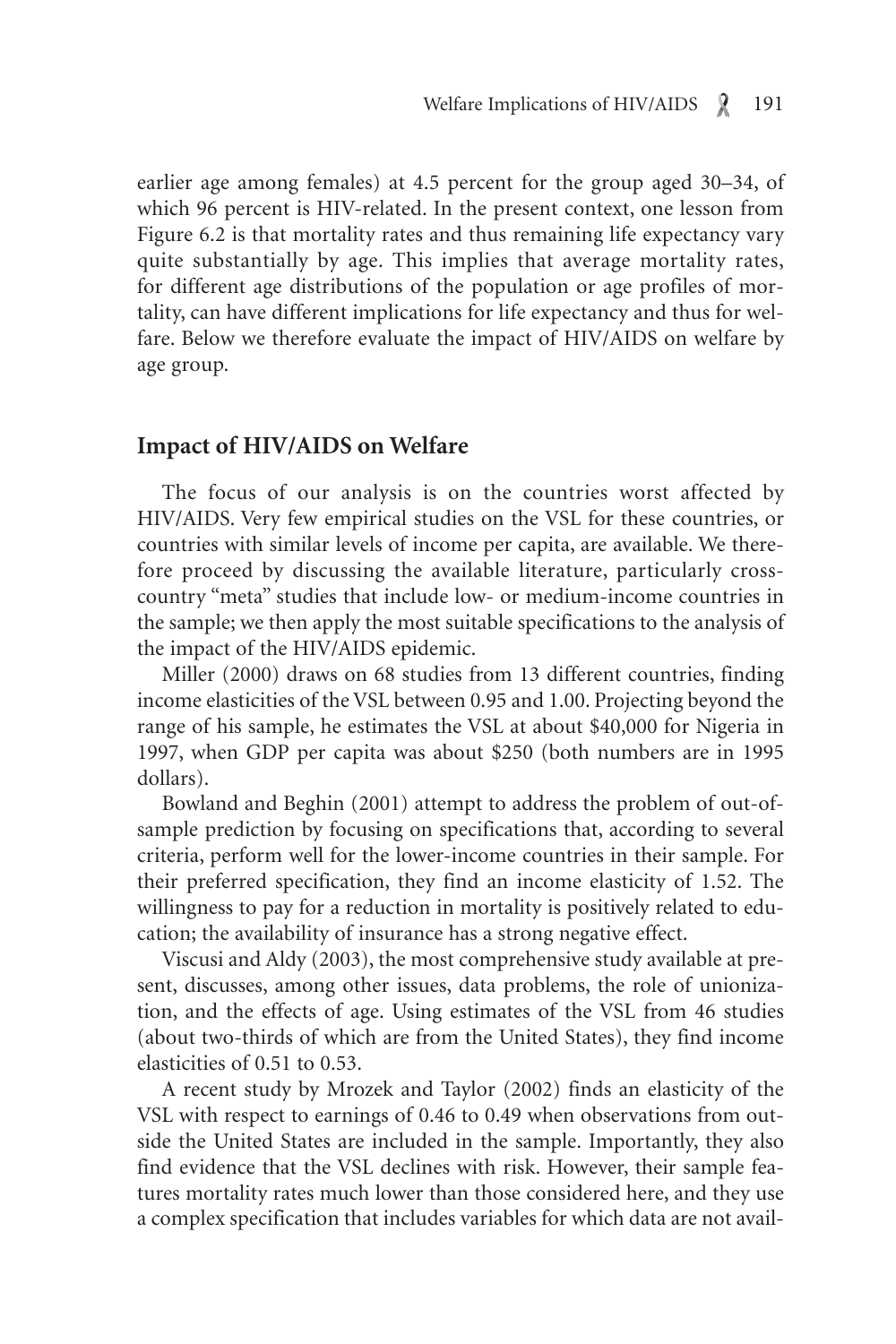#### 192 **NICHOLAS CRAFTS AND MARKUS HAACKER**

able for the countries of interest here. Thus it is not possible to adapt their findings to the present context.

The most useful starting point for our investigation is the study by Miller (2000), which conditions the VSL on GDP per capita rather than wages. Thus the specification for the VSL that we adopt is

$$
VSL_1 = 136.7 \times \frac{GDP}{capita}.
$$
\n<sup>(15)</sup>

which is based on regression (4) in Miller (2000). This specification implies that the elasticity of the VSL with respect to income is equal to 1. For example, for a country with GDP per capita of \$28,800 (the mean of Miller's sample), the VSL is equal to \$3.9 million.<sup>7</sup>

In the studies discussed above, the estimated income elasticities of the VSL range from about 0.5 to 1.5. Using the sample average of Miller (2000) as a starting point, it is possible to accommodate different elasticities ε using the following equation:

$$
VSL_1 = 136.7 \left(\frac{GDP/capita}{US\$28,800}\right)^{\epsilon} \frac{GDP}{capita},\tag{16}
$$

In light of the substantial differences in GDP per capita among the countries considered here, the choice of the income elasticity in the VSL function obviously has a large impact on the estimates of the VSL. In a country with income per capita of \$1,000, for instance, the VSL would be equal to \$137,000 for an income elasticity of 1, but it could range from \$25,500 to \$733,600 for income elasticities between 0.5 and 1.5. Alternatively, this would imply that, with an income elasticity of 1.5, the VSL (in terms of GDP per capita) in a country with GDP per capita of \$1,000 is only about 19 percent what it would be in a country with income per capita of \$28,800, but over 500 percent of the latter's income per capita if the income elasticity is 0.5. Although one would expect to observe an income elasticity somewhat larger than 1, since we do not explicitly account for variations in human capital,<sup>8</sup> these large variations in the relative valuation of life seem implausible when considering countries with large differences in income per capita. Overall, an income elasticity of around 1, as proposed by Miller (2000), appears to be a good approximation. Our estimates below

<sup>7</sup>Whereas Miller uses GDP data in 1995 dollars, we use data at 2001 prices, which are 16 percent higher.

<sup>8</sup>The accumulation of human capital implies a postponement of earnings. In countries with more human capital, an increase in mortality would thus have a stronger impact on lifetime earnings, and hence on the VSL.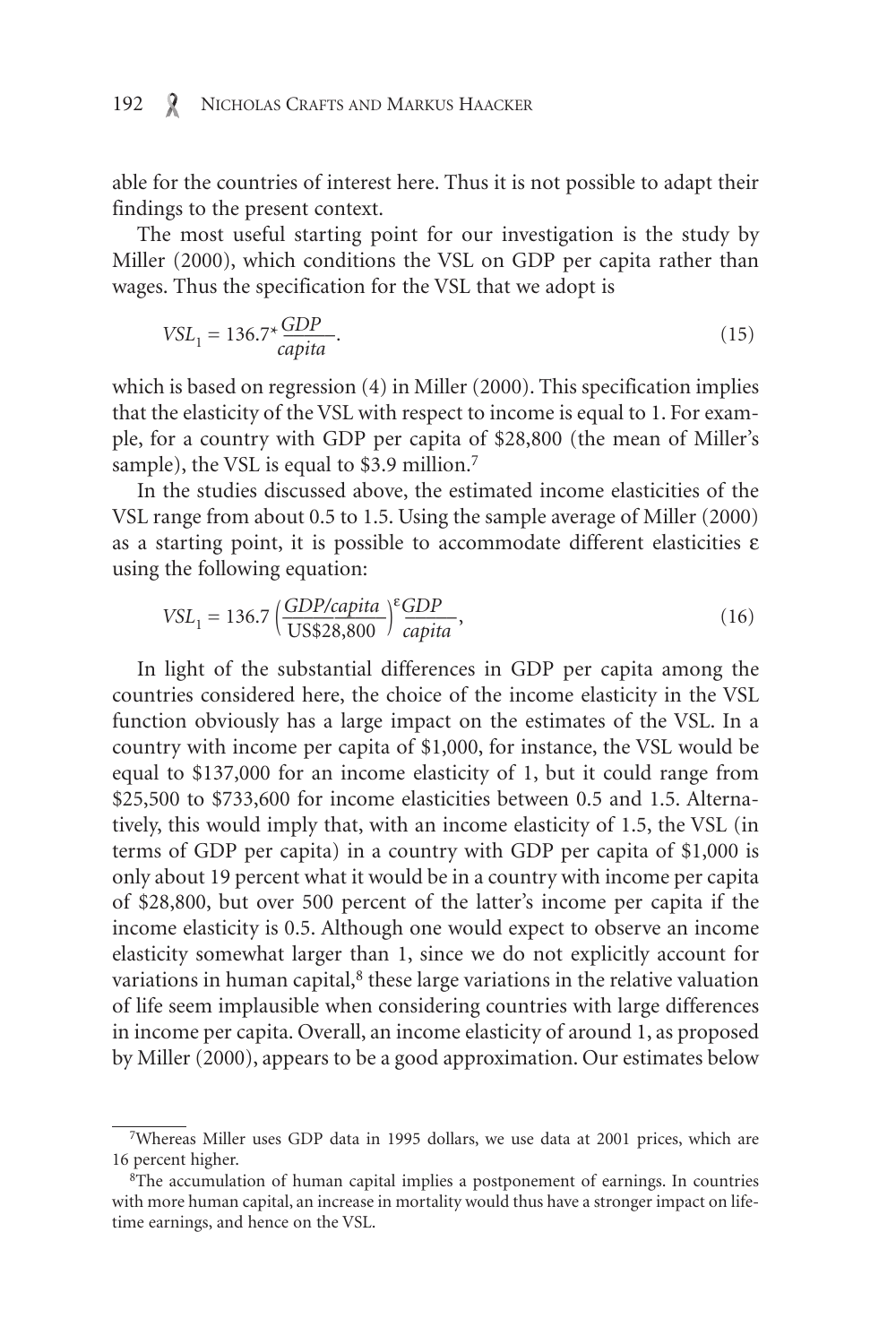|                                                                                                                                                                                                                                                       | Change in:                                                                                       |                                                                                                                                                    |                                                                                                                                                    |                                                                                                                                                      |                                                                                                                                                      |  |
|-------------------------------------------------------------------------------------------------------------------------------------------------------------------------------------------------------------------------------------------------------|--------------------------------------------------------------------------------------------------|----------------------------------------------------------------------------------------------------------------------------------------------------|----------------------------------------------------------------------------------------------------------------------------------------------------|------------------------------------------------------------------------------------------------------------------------------------------------------|------------------------------------------------------------------------------------------------------------------------------------------------------|--|
|                                                                                                                                                                                                                                                       |                                                                                                  |                                                                                                                                                    |                                                                                                                                                    | Welfare                                                                                                                                              |                                                                                                                                                      |  |
| Country                                                                                                                                                                                                                                               | Mortality (in<br>percentage<br>points)                                                           | Life<br>expectancy                                                                                                                                 | Discounted<br>life<br>expectancy                                                                                                                   | Based on<br>decline in life<br>expectancy                                                                                                            | Based on<br>decline<br>in discounted<br>life expectancy                                                                                              |  |
| 2004, evaluated at age 0                                                                                                                                                                                                                              |                                                                                                  |                                                                                                                                                    |                                                                                                                                                    |                                                                                                                                                      |                                                                                                                                                      |  |
| <b>Botswana</b><br>Côte d'Ivoire<br>Ethiopia<br>Haiti<br>South Africa<br>Vietnam                                                                                                                                                                      | 1.6<br>0.3<br>0.2<br>0.2<br>0.8<br>0.01                                                          | $-55.1$<br>$-13.1$<br>$-8.4$<br>$-12.6$<br>$-34.0$<br>$-0.8$                                                                                       | $-39.5$<br>$-8.8$<br>$-5.6$<br>$-8.4$<br>$-23.8$<br>$-0.5$                                                                                         | $-76.7$<br>$-29.5$<br>$-20.5$<br>$-26.4$<br>$-57.6$<br>$-1.6$                                                                                        | $-83.9$<br>$-34.5$<br>$-24.2$<br>$-31.4$<br>$-66.0$<br>$-2.0$                                                                                        |  |
| Zambia                                                                                                                                                                                                                                                | 0.8                                                                                              | $-30.1$                                                                                                                                            | $-20.5$                                                                                                                                            | $-58.4$                                                                                                                                              | $-64.8$                                                                                                                                              |  |
| 2004, evaluated at age 15<br><b>Botswana</b><br>Côte d'Ivoire<br>Ethiopia<br>Haiti<br>South Africa<br>Vietnam<br>Zambia<br>2004, aggregate <sup>1</sup><br><b>Botswana</b><br>Côte d'Ivoire<br>Ethiopia<br>Haiti<br>South Africa<br>Vietnam<br>Zambia | 2.6<br>0.4<br>0.2<br>0.3<br>1.1<br>0.02<br>1.0<br>3.1<br>0.4<br>0.2<br>0.3<br>1.1<br>0.02<br>1.1 | $-62.5$<br>$-14.8$<br>$-9.6$<br>$-14.2$<br>$-38.1$<br>$-1.0$<br>$-34.5$<br>$-59.1$<br>$-13.3$<br>$-8.5$<br>$-12.7$<br>$-32.3$<br>$-0.8$<br>$-32.3$ | $-50.0$<br>$-11.2$<br>$-7.2$<br>$-10.7$<br>$-29.8$<br>$-0.7$<br>$-26.3$<br>$-49.2$<br>$-10.5$<br>$-6.6$<br>$-10.0$<br>$-26.6$<br>$-0.6$<br>$-25.5$ | $-88.6$<br>$-35.8$<br>$-24.7$<br>$-33.0$<br>$-69.0$<br>$-2.2$<br>$-67.9$<br>$-88.9$<br>$-37.3$<br>$-25.3$<br>$-33.9$<br>$-69.6$<br>$-2.3$<br>$-68.8$ | $-93.6$<br>$-41.9$<br>$-29.5$<br>$-39.3$<br>$-77.4$<br>$-2.9$<br>$-74.8$<br>$-92.9$<br>$-43.5$<br>$-30.0$<br>$-40.1$<br>$-76.9$<br>$-2.9$<br>$-75.1$ |  |
| Projected 2010, aggregate <sup>1</sup><br>Botswana<br>Côte d'Ivoire<br>Ethiopia<br>Haiti<br>South Africa<br>Vietnam<br>Zambia                                                                                                                         | 3.3<br>0.4<br>0.3<br>0.3<br>1.4<br>0.03<br>1.1                                                   | $-61.1$<br>$-14.9$<br>$-10.3$<br>$-12.9$<br>$-37.8$<br>$-1.1$<br>$-31.8$                                                                           | $-51.1$<br>$-11.8$<br>$-8.1$<br>$-10.2$<br>$-30.5$<br>$-0.9$<br>$-25.2$                                                                            | $-89.5$<br>$-40.2$<br>$-29.7$<br>$-33.7$<br>$-75.5$<br>$-3.4$<br>$-67.3$                                                                             | $-93.4$<br>$-46.9$<br>$-35.1$<br>$-40.2$<br>$-82.0$<br>$-4.3$<br>$-74.1$                                                                             |  |

| Table 6.2. Estimated Welfare Effect of Increased Mortality in Selected Countries |  |  |
|----------------------------------------------------------------------------------|--|--|
| (Percent except where stated otherwise)                                          |  |  |

Sources: Authors' calculations based on the model described in the text and data from the International Programs Center, U.S. Census Bureau (see Epstein, Chapter 1 of this volume).

<sup>1</sup> Average of welfare losses by age group, with age groups weighted by survival rates.

are therefore based on the link between life expectancy and equivalent change in income as specified in equation (14), using the VSL estimate from equation (15).

Because the impact of HIV/AIDS on mortality and life expectancy depends on an individual's age, Table 6.2 provides estimates of welfare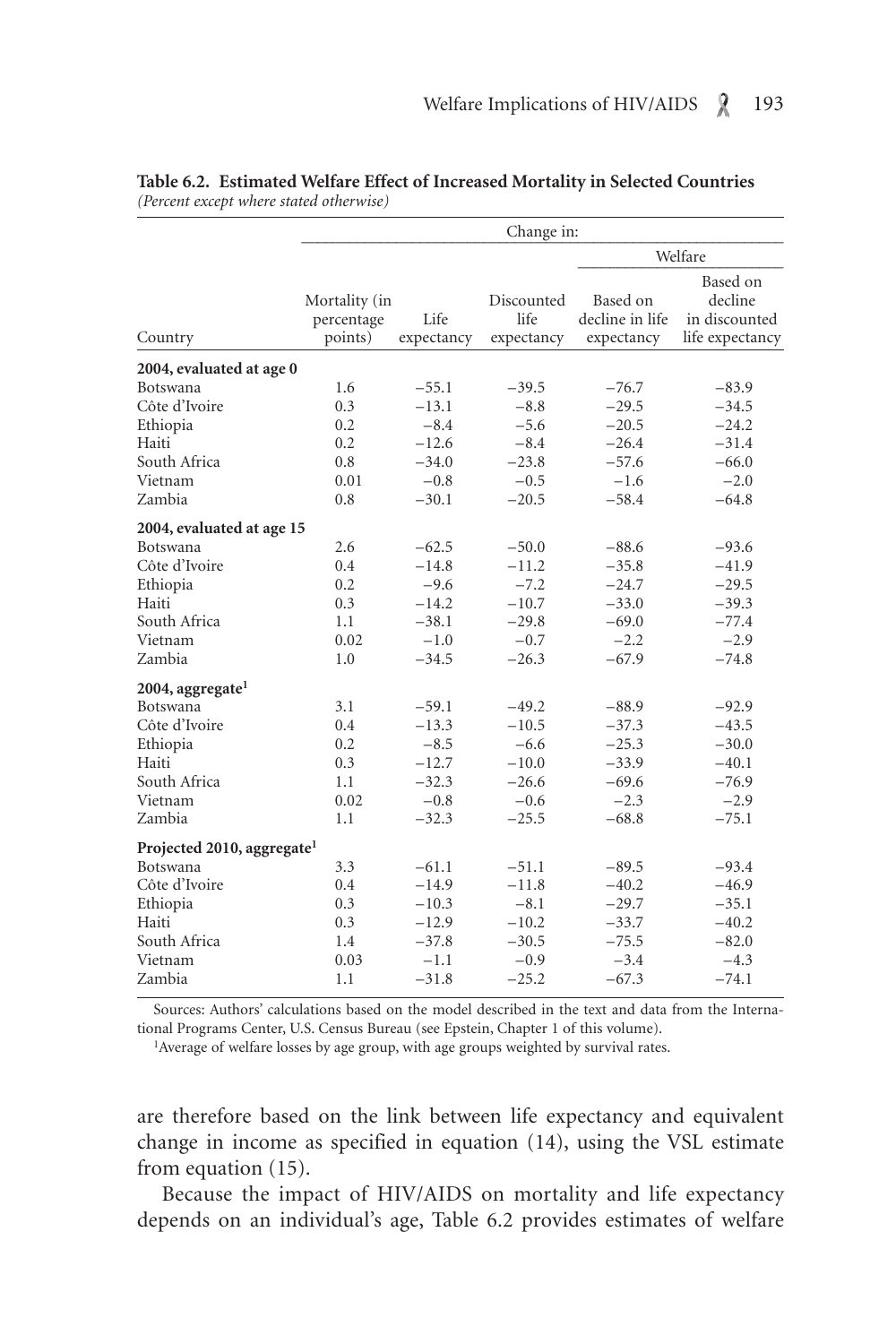losses evaluated at age 0 (top panel) and age 15 (second panel), as well as estimates of the average welfare loss, obtained as a weighted average of welfare losses by age group, with age groups weighted by their survival rates (third panel).9 As a robustness check regarding the discount rate applied to life expectancy—see equations (3) and (6)—we provide estimates of the impact of HIV/AIDS on welfare based on the change in life expectancy or the change in the discounted life expectancy, using a discount rate of 2 percent. The average mortality rates reported in the first column are derived from estimated mortality rates by age group for 2004, weighted by the survival rates implied by these mortality rates. This means that, unlike the population averages reported in Table 6.1, they do not depend on other demographic trends, such as changes in birthrates.

Table 6.2 shows that the welfare losses caused by the HIV/AIDS epidemic are significant even for countries with relatively low prevalence rates, and horrific for the worst-affected countries. For Vietnam, with an adult HIV prevalence rate of 0.4 percent, welfare losses already exceed 2 percent of GDP (third panel of Table 6.2). In Zambia, with an adult HIV prevalence rate of 16.5 percent, they exceed two-thirds of GDP, and in Botswana, with an adult HIV prevalence rate of 37.3 percent, they are around 90 percent of GDP.10

Reflecting the age pattern of HIV/AIDS-related mortality (Figure 6.1), which (apart from an increase in infant mortality) rises from about age 15 and peaks at about ages 30–35, the decline in welfare for those at age 15 (second panel of Table 6.2) actually exceeds the change in welfare evaluated at age 0 (first panel of Table 6.2). For older generations the welfare loss eventually declines, as HIV/AIDS has a smaller impact on the remaining life expectancy.

The HIV/AIDS epidemic is evolving, and, for most countries, HIV/AIDS-related mortality rates are projected to increase over the next several years (see Table 6.1). The bottom panel of Table 6.2 therefore reports estimates of aggregate welfare changes for 2010. Reflecting changes

<sup>&</sup>lt;sup>9</sup>We attach equal weight to the relative decline of lifetime utility for each individual, regardless of age. Alternatively, it is possible to assign larger weights to younger people, for example assigning a 50 percent loss in life expectancy for someone aged 15 a larger weight than for someone aged 50. Since HIV/AIDS-related mortality is concentrated among a relatively narrow, middle-aged group, the weights applied to each age group do not make a big difference.

<sup>&</sup>lt;sup>10</sup>Crafts and Haacker (2002) provide estimates for a larger group of countries, based on demographic estimates and projections available at that time.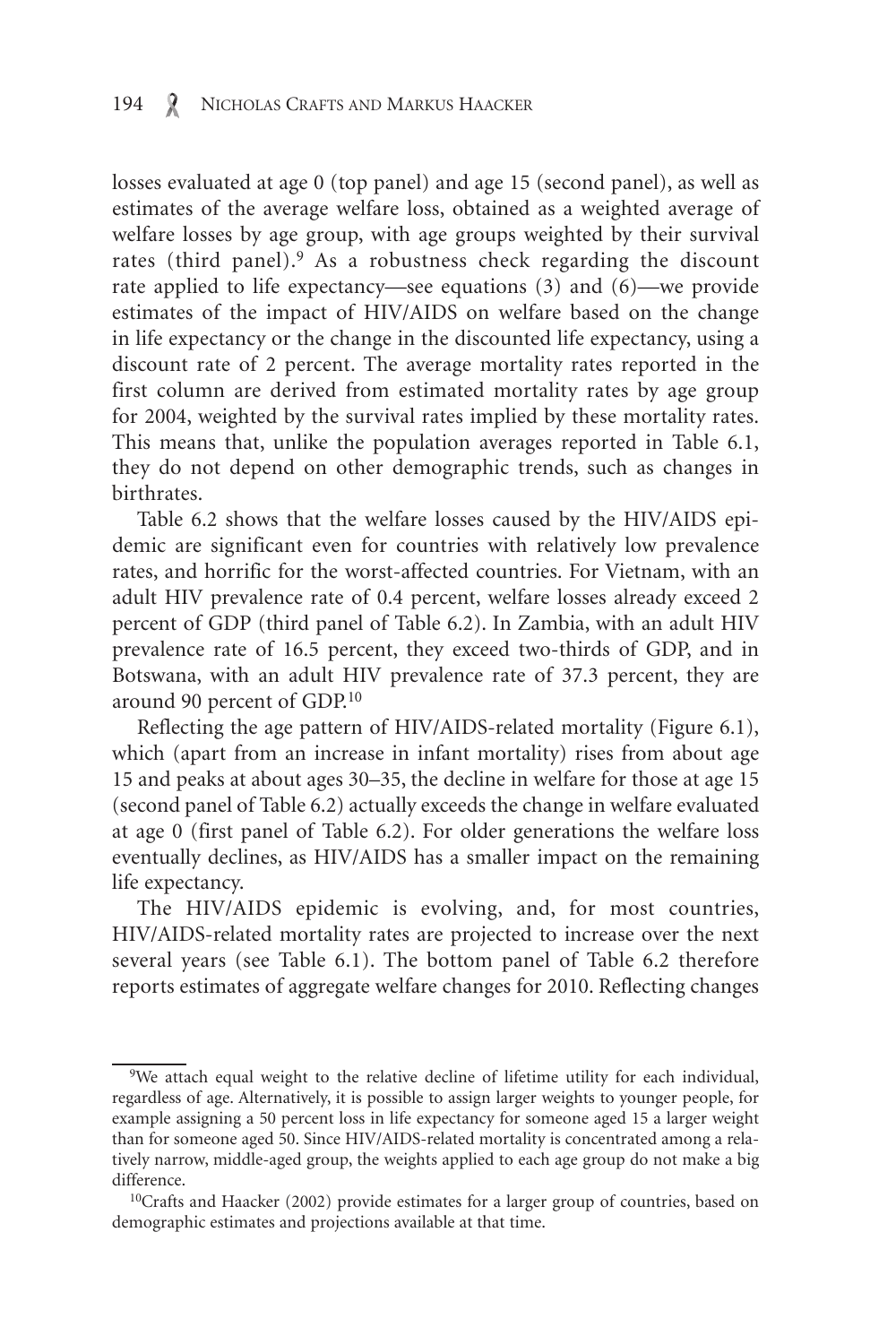in mortality rates, welfare losses increase further for most countries. For South Africa, for example, the projected welfare losses rise by 5 percent of GDP, to about 75–82 percent of GDP.

# **Conclusions**

This paper has attempted to quantify the welfare effects of the HIV/AIDS epidemic. Using estimates and projections of the impact of HIV/AIDS on mortality rates and life expectancy, and drawing on existing studies on the value of statistical life, we estimate the welfare loss of HIV/AIDS as the loss in income per capita that would have the same effect on lifetime utility as the increase in mortality.

Although our point estimates of welfare losses are subject to a high degree of uncertainty, they are of a much higher magnitude (generally, more than 10 times larger) than the available estimates of the impact of HIV/AIDS on output and income per capita. For South Africa, for example, the available projections of the impact of HIV/AIDS on GDP per capita range from  $-8$  percent to  $+9$  percent by 2010. This paper, in contrast, evaluates South Africa's welfare loss associated with increased mortality at around 80 percent of GDP. Thus the estimated changes in GDP per capita, although valuable in some other regards, not only give an incomplete picture of the welfare effects of HIV/AIDS, but, as far as welfare is concerned, appear negligible compared with the direct effect of increased mortality.

It is important to bear in mind certain limitations of our analysis. Our estimates are subject to the usual problems associated with out-of-sample projections: the bulk of studies on the VSL deal with countries with higher GDP per capita than those considered here, and the available studies deal with changes in mortality that are smaller than those observed in the countries significantly affected by HIV/AIDS. Also, our measure of welfare is entirely based on changes in mortality and does not take into account the direct and indirect effects of HIV/AIDS on the health status of the population.<sup>11</sup> However, the magnitude of our estimates suggests that our key finding—that the direct welfare effects of HIV/AIDS through increased mortality substantially outweigh even the worst projections of the impact

<sup>11</sup>HIV/AIDS directly affects the health status of those infected, but it also has indirect health effects, for example through an increase in infections like tuberculosis or declines in the general quality of health services owing to overwhelming demand.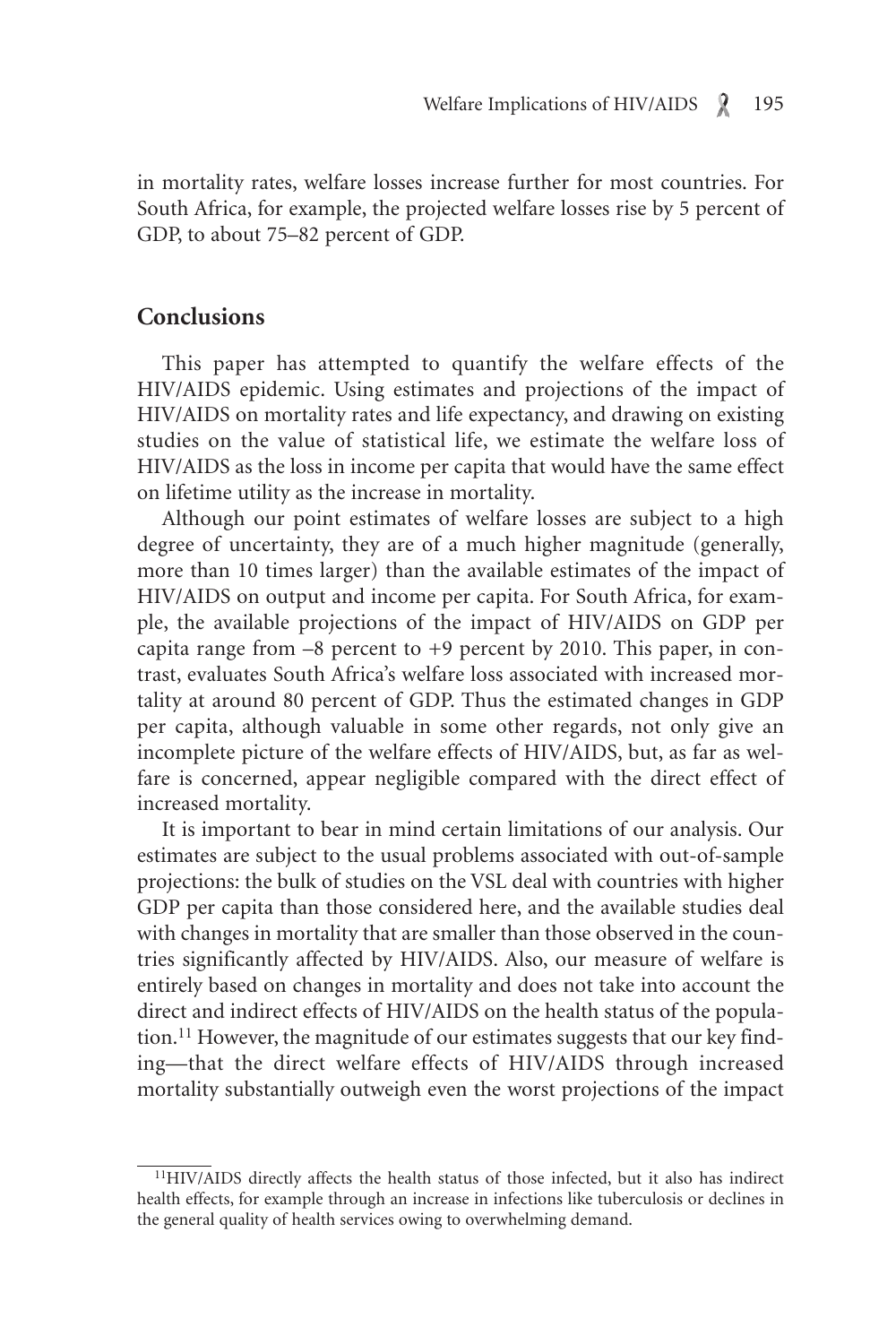on GDP per capita—is robust to alternative specifications or broader definitions of welfare.

# **References**

- Arndt, Channing, and Jeffrey D. Lewis, 2001, "The HIV/AIDS Pandemic in South Africa: Sectoral Impacts and Unemployment," *Journal of International Development,* Vol. 13, No. 4, pp. 427–49.
- Bowland, Bradley J., and John C. Beghin, 2001, "Robust Estimates of Value of a Statistical Life for Developing Economies," *Journal of Policy Modeling*, Vol. 23, pp. 385–96.
- Crafts, Nicholas, 2001, "The Contribution of Increased Life Expectancy to Growth of Living Standards in the UK, 1870–1998" (unpublished; London School of Economics).
	- ———, 2002, "The Human Development Index, 1870–1999: Some Revised Estimates," *European Review of Economic History,* Vol. 6, No. 3, pp. 395–405.
- ———, and Markus Haacker, 2002, "Welfare Implications of HIV/AIDS," IMF Working Paper 03/118 (Washington: International Monetary Fund).
- ING Barings, South African Research, 2000,"Economic Impact of AIDS in South Africa. A Dark Cloud on the Horizon" (Johannesburg, South Africa).
- Jamison, Dean T., Jeffrey D. Sachs, and Jia Wang, 2001, "The Effect of the AIDS Epidemic on Economic Welfare in Sub-Saharan Africa," CMH Working Paper Series No. WG1:13 (Geneva: Commission on Macroeconomics and Health, World Health Organization).
- Joint United Nations Programme on HIV/AIDS (UNAIDS), 2004, *2004 Report on the Global AIDS Epidemic* (Geneva).
- Mathers, Colin D., and others, 2000, "Estimates of DALE for 191 Countries Methods and Results," Global Programme on Evidence for Health Policy Working Paper No. 16 (Geneva: World Health Organization).
- Miller, Ted R., 2000, "Variations Between Countries in Values of Statistical Life," *Journal of Transport Economics and Policy*, Vol. 34, Part 2, pp. 169–88.
- Mrozek, Janusz R., and Laura O. Taylor, 2002, "What Determines the Value of Life? A Meta-Analysis," *Journal of Policy Analysis and Management,* Vol. 21, No. 2, pp. 253–70.
- Nordhaus, William, 1998, "The Health of Nations: Irving Fisher and the Contribution of Improved Longevity to Living Standards," Cowles Foundation Discussion Paper No. 1200 (New Haven, Connecticut: Cowles Foundation).
	- ———, 2002, "The Health of Nations: The Contribution of Improved Health to Living Standards," NBER Working Paper No. 8818 (Cambridge, Massachusetts: National Bureau of Economic Research).
- Sen, Amartya, 1999, *Development as Freedom* (New York: Alfred A. Knopf).